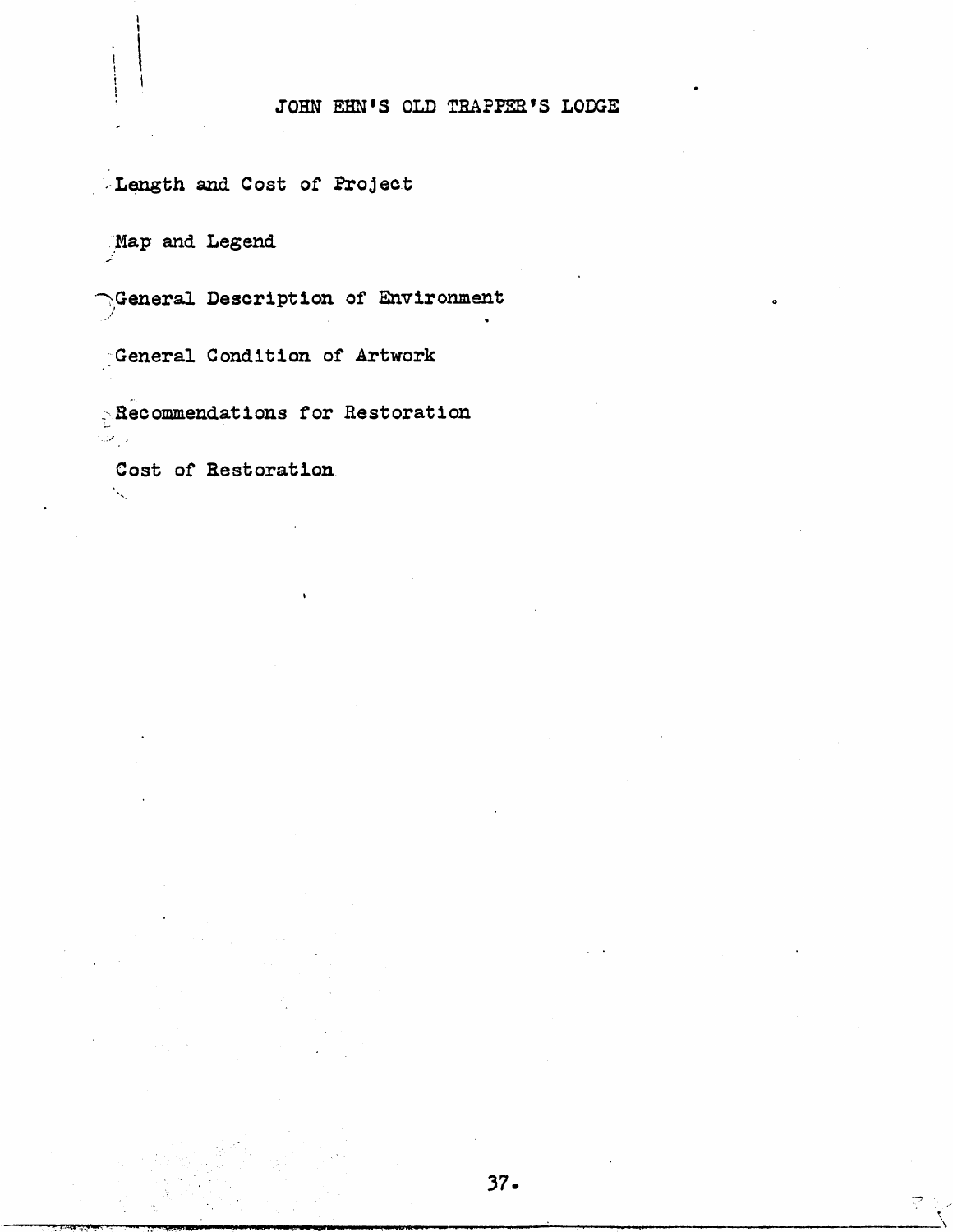# JOHN EHN'S OLD TRAPPER'S LODGE

| Estimated Length of Restoration                | Two Weeks |
|------------------------------------------------|-----------|
| Estimated Cost of Restoration                  | 250.00    |
| (Restoration work done by Ehn Family)<br>Labor | 0.00      |
| Materials                                      | \$250.00  |
| Total                                          | \$250.00  |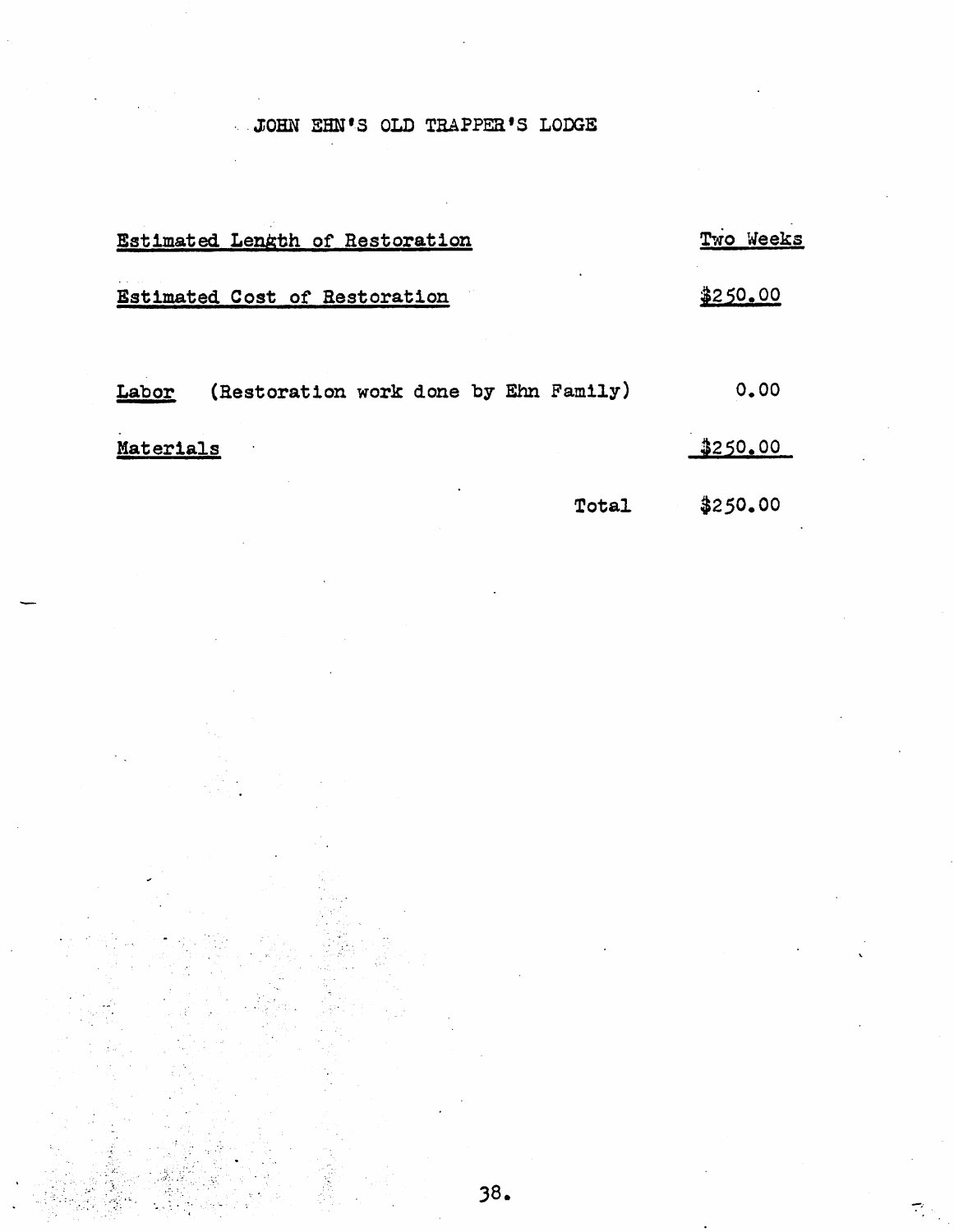

 $39.$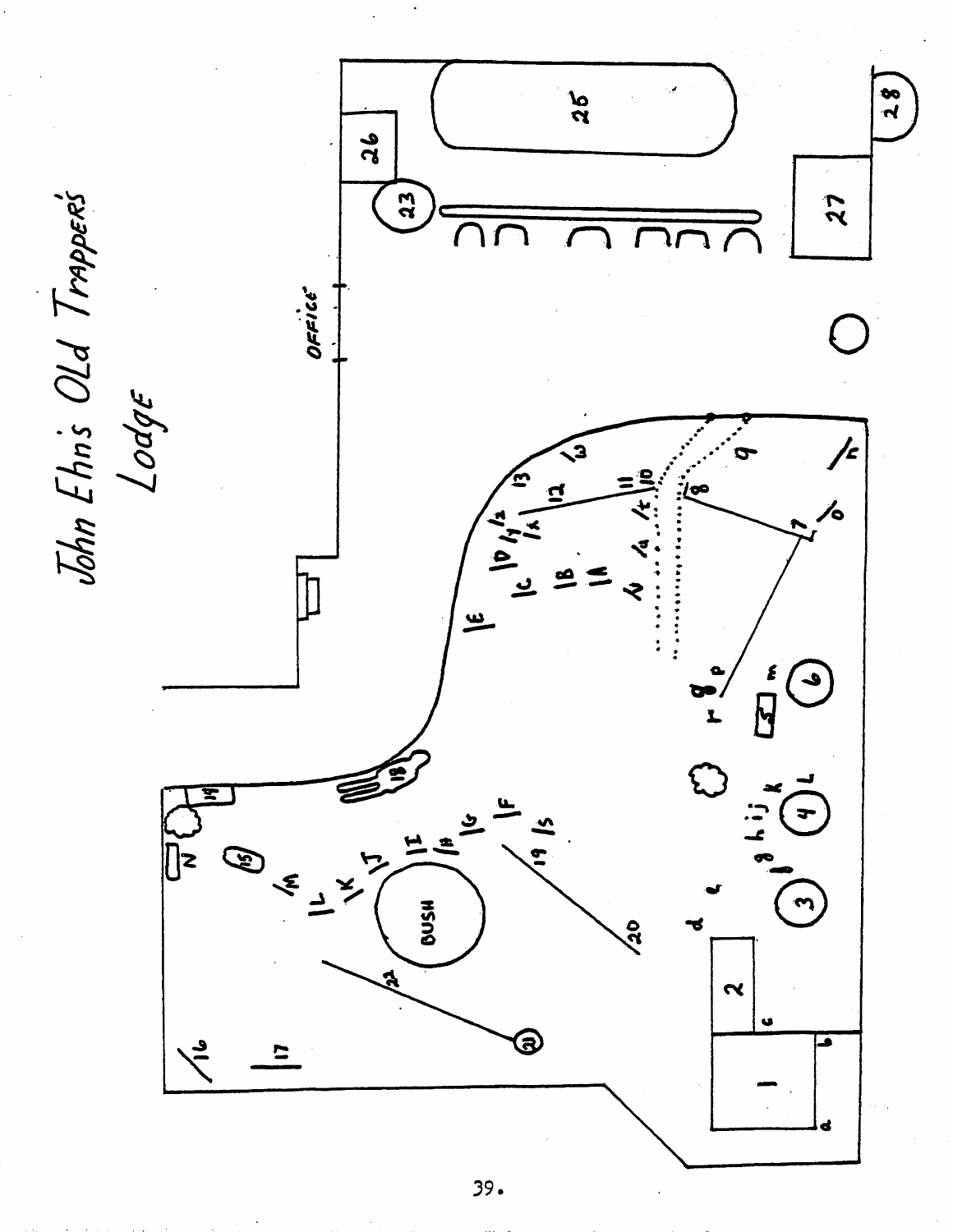Legend - Old Trapper's Lodge

| 1.              | Old Trapper                                                                                                                                        |
|-----------------|----------------------------------------------------------------------------------------------------------------------------------------------------|
|                 | 2. Monster                                                                                                                                         |
|                 |                                                                                                                                                    |
|                 |                                                                                                                                                    |
|                 | 3. "The Fight"<br>4. "Kidnapped"<br>5. Iron Foot Eva<br>6. A Memorial to Mrs. John Ehn Sr.<br>7. Sweet Lorraine<br>3. Lovely Lois<br>0. Tuntle     |
|                 |                                                                                                                                                    |
|                 |                                                                                                                                                    |
|                 |                                                                                                                                                    |
|                 | 9. Turtle                                                                                                                                          |
|                 | 10. Clementine<br>11. Miner '49er<br>12. 2 Gun Rosie<br>13. John Ehn - Self Portrait<br>14. Baby Rattler cage<br>15. Moon Flower<br>16. Eagle Nest |
|                 |                                                                                                                                                    |
|                 |                                                                                                                                                    |
|                 |                                                                                                                                                    |
|                 |                                                                                                                                                    |
|                 |                                                                                                                                                    |
|                 |                                                                                                                                                    |
|                 | 17. Gundy Shoot, Gunsmith                                                                                                                          |
|                 |                                                                                                                                                    |
|                 | 18. Shake My Hand, Girls<br>19. Lonesome George                                                                                                    |
|                 |                                                                                                                                                    |
|                 | 20. John Ehn - Self Fortaite                                                                                                                       |
|                 | 21. Totem Pole                                                                                                                                     |
|                 | 22. Saddle Rail                                                                                                                                    |
|                 | $23.$ Tree                                                                                                                                         |
|                 | $24.$ Office                                                                                                                                       |
|                 | 25. Trailer and Displays                                                                                                                           |
|                 | 26. Crazy Snake with 2 Slaves                                                                                                                      |
|                 | 27. Fence and Displays                                                                                                                             |
|                 | 29. Tree                                                                                                                                           |
|                 |                                                                                                                                                    |
|                 | Tombstones                                                                                                                                         |
|                 |                                                                                                                                                    |
|                 | a. Ded Eye Dillon                                                                                                                                  |
|                 | $b. 1840 - 1861$                                                                                                                                   |
|                 | c. Willie the Weasle                                                                                                                               |
|                 | d. Wolf Wagner                                                                                                                                     |
|                 | e. Bill Boozer                                                                                                                                     |
|                 | f. Tiger O'Toole                                                                                                                                   |
|                 | z. Diamond Dick                                                                                                                                    |
| h.              | <b>Red Finn</b>                                                                                                                                    |
| 1.              | Sad Sadie                                                                                                                                          |
| $j_{\bullet}$ . | Able Crook                                                                                                                                         |
| k.              | Dead Bead Dan                                                                                                                                      |
| ı.              | Stella Steel and Billy Wiley                                                                                                                       |
| n.              | Eagle Eye Eagan                                                                                                                                    |
| n.              | The Cryin' Giant                                                                                                                                   |
| $O_{\bullet}$   | Uriah Stiff                                                                                                                                        |
| $p_{\bullet}$   | Sweet Celia                                                                                                                                        |
| $q_{\bullet}$   | $\overline{2}$<br><b>Dennise</b>                                                                                                                   |
| r.              | Iron Foot Evelyn                                                                                                                                   |
|                 |                                                                                                                                                    |

s. 1861 Unknown t. Slu-Foot Sue u. Killer Carson  $v_$ . Garcia McGraw w. "Cut Rate Kate"  $x$ . Trapper John y. Pearl of the Faunees z. Cold Duck Kogan A. Little Nell **B.** Flash Ferguson C. Gen. Harry Hoffman Frank Phillip Jordan Old Trapper ,#1Hap F. Gabby HcGee G. This... H. Bad Water Bill I. Big Foot J. 1300-1861 Sam Fickens. K. Goofy Gallaney L. Cattle King Kelly M. Foxey Fenner N. Tony the Barber

40.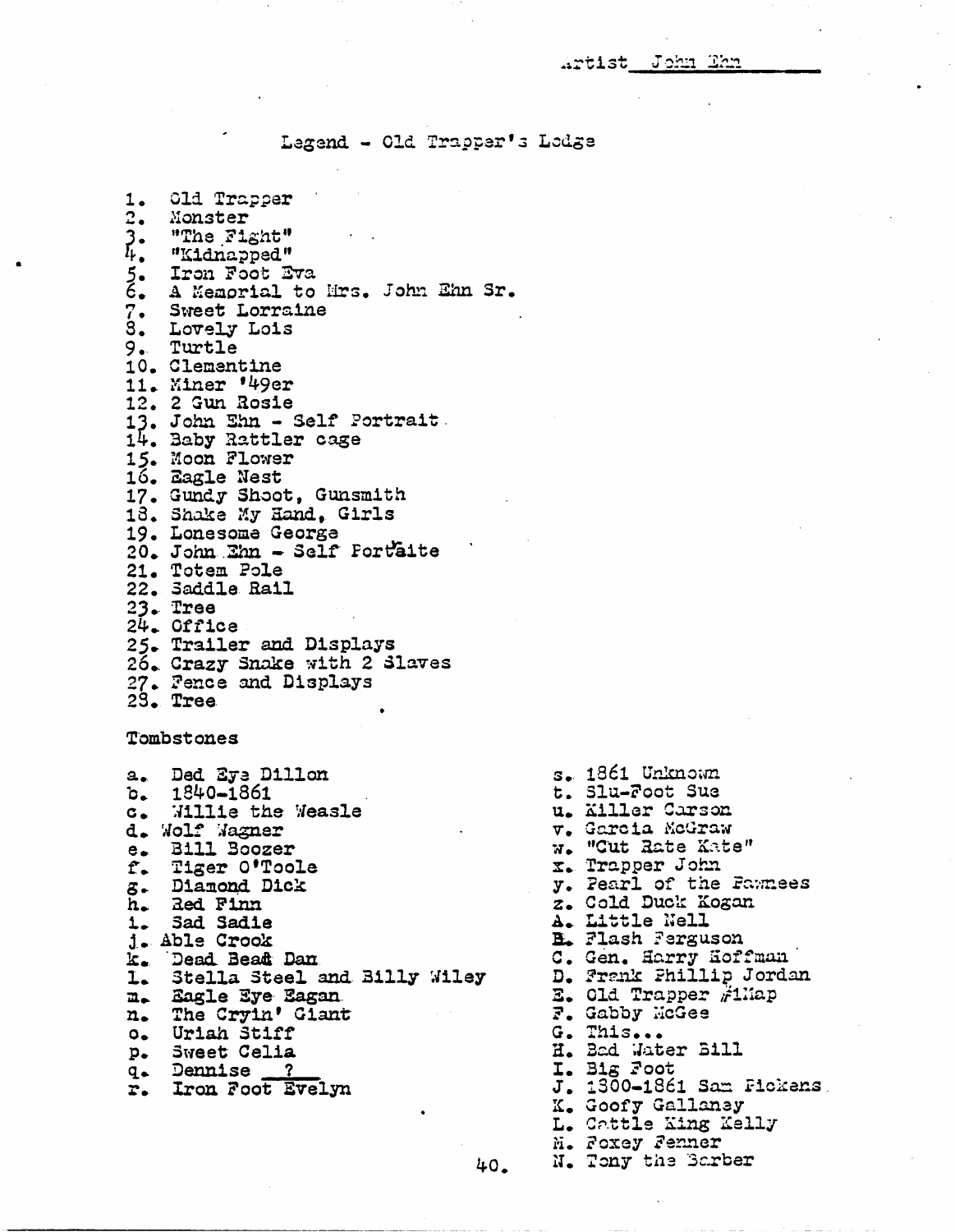## JOHN EHN'S OLD TRAPPER'S LODGE

## General Description of Environment

Old Trapper's Lodge is a modest motel near the Hollywood. Burbank Airport, an oasis in a concrete desert. The lodge office is full of assemblages of Ehn's memorabilia in the form of panels that line the office desk and walls. Traps, weapons, and stuffed animals are displayed on the outside of the building. Outside, in a space approximately 90'x55', Ehn has created a Boot Hill environment with 20 large, even monumental concrete statues depicting fictional heroes of the Old West, and about 40 clever wood and concrete burial markers.

#### General Condition of Artwork

The condition of all concrete figures is excellent. John Ehn and his family continue maintalnance of these figures by painting them when they need it. They are well cared for. The wood markers are not in good condition. Some are beginning to rot and paint is fading and peeling. There is evidence of out 1  $-$  previous vandalism, so some parts of  $\overline{\text{div}}$  and  $\overline{\text{div}}$  and  $\overline{\text{div}}$ doors are missing. but security measures in the form of chain link fence have been taken to prevent further theft or vandalism.

^1.